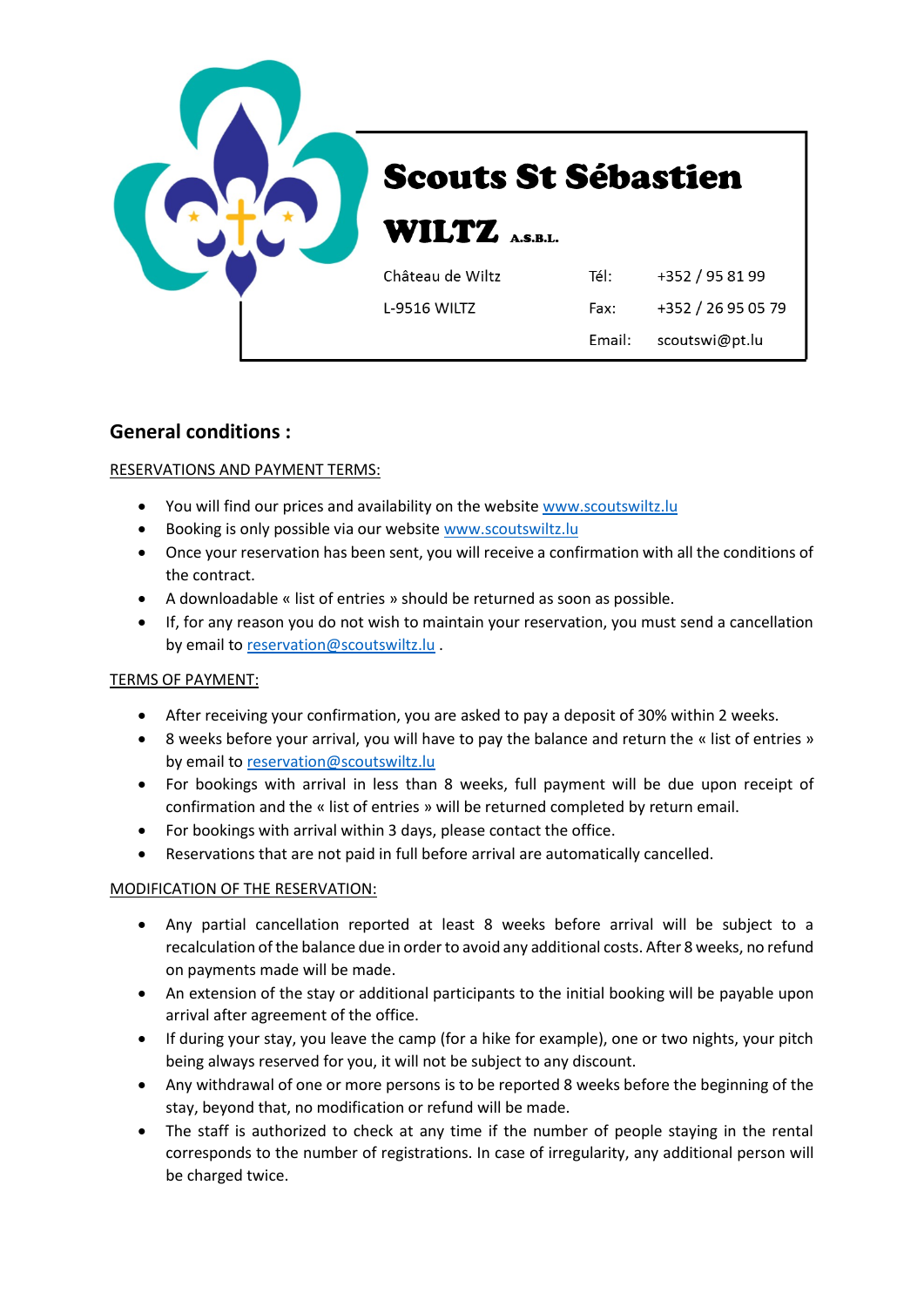# CANCELLATION CONDITIONS:

• If you wish to cancel your reservation completely, please send an email to [reservation@scoutswiltz.lu](file://///server2012/fichiers/Tom/Fichiers%20Word/Scouts/reservation@scoutswiltz.lu)

The date of the email will count as the cancellation date.

- If you cancel at least 8 weeks before your arrival, we will keep 30% of the deposit you have paid, with a minimum of 50 euros.
- Between 8 and 4 weeks, we will keep 50% of the deposit you have paid, with a minimum of 50 euros.
- Less than 4 weeks, we will keep 75% of the deposit you have paid, with a minimum of 50 euros.
- Less than one week, we will keep 100% of the deposit you have paid.
- In case of cancellation, a credit note valid for a period of 12 months may be considered as compensation (minus a 50 euro handling fee).

## WHEN YOU ARRIVE:

- Please report to the Castle of Wiltz office upon arrival.
- You will receive information on what to do in an emergency and the most important telephone numbers and addresses of a series of practical facilities in the area.
- If the office is closed, in the key box, you will find all the information concerning your stay.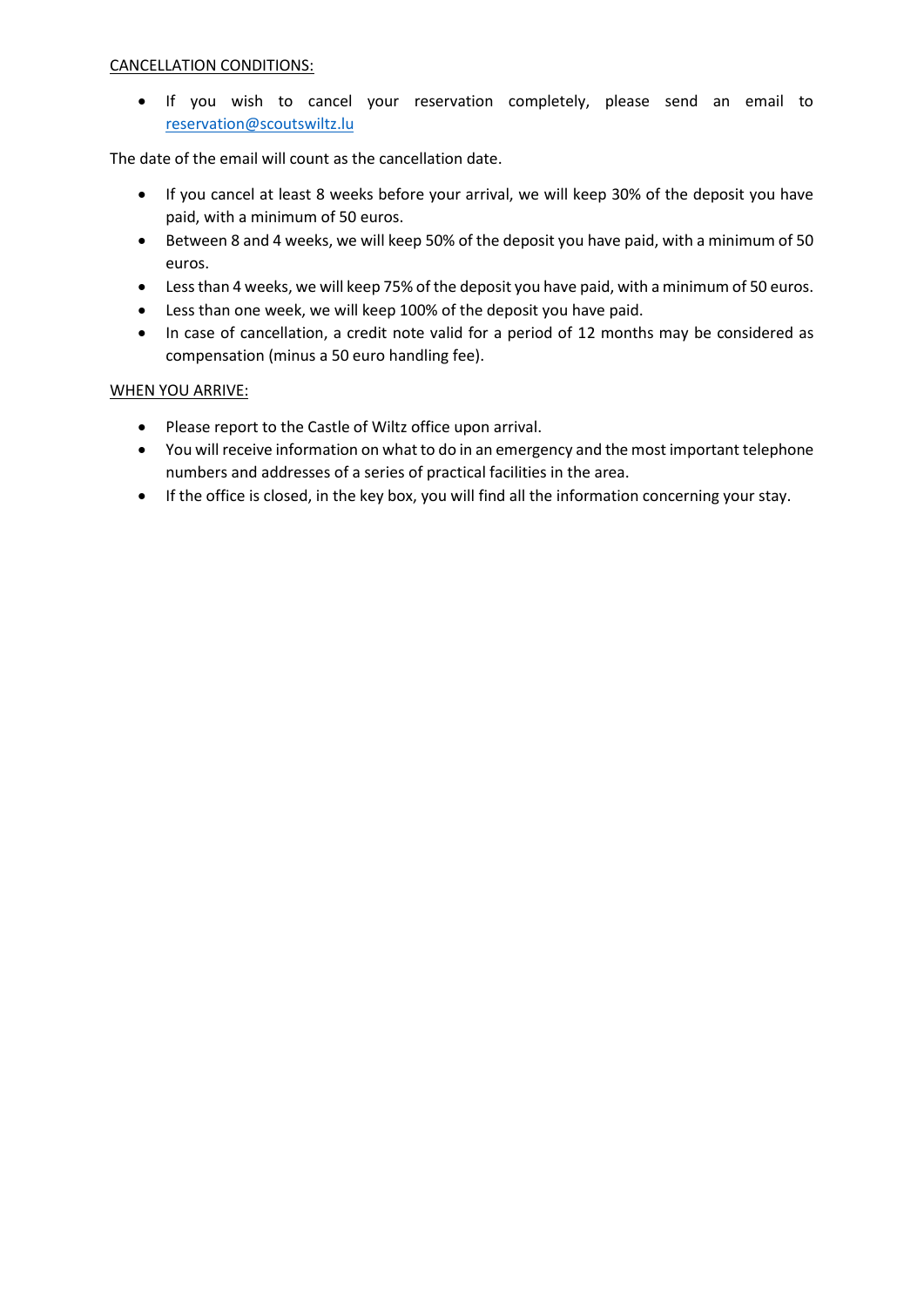# **CHALETS**

## MAINTENANCE:

• The chalet must be left clean on your departure.

### What you have to do yourself:

- Clean kitchen appliances (refrigerators and ovens)
- Replace furniture and moved objects
- Wash and store dishes
- Empty the bins and sort the rubbish
- Collect papers inside and outside the chalet
- Sinks, toilets and showers must be rinsed, kitchen surfaces must be clean.
- Put the mattress protectors used during your stay in the dirty clothes basket.
- Respect the calm of your neighbours and their sleep, avoid disturbing them at night.

#### SMOKERS :

- Smoking is not allowed inside the chalet.
- Please do not throw your cigarettes in the lawn, or in the yard.

#### CAPACITY :

- The rental contract is established for a maximum capacity of a certain number of people.
- If the number of tenants exceeds the capacity, the owner is entitled to refuse the additional persons and claim compensation.
- Any modifications or breaches of the contract will be charged to the customer.

#### WI-FI INTERNET ACCESS:

- Wi-Fi internet access is provided free of charge inside some chalets.
- The owner's responsibility cannot be engaged in case of:
	- o Incompatibility or malfunction related to the equipment used by the tenant
	- o Disruptions or interruptions

#### CAUTION:

- A deposit was requested upon your arrival.
- Immediately inform the owner of any damage or loss that has occurred on the property, even if it has not caused obvious damage.
- After noting the good condition of the chalet inside and outside, the deposit is returned after deduction of charges.

#### ECOLOGICAL RESPONSIBILITY:

- Selective bins are at your disposal.
- A glass container is at your disposal near the camp sites.
- Water is life, it is precious; let's save it
- Apart from toilet paper, nothing else should be thrown into the toilet bowl. Use only products compatible with a septic tank.

#### CAMP FIRE:

- It is allowed to light a campfire in the designated area or in a fire bowl (brazier) that you must bring with you. Wild fires are forbidden and punishable.
- It is forbidden to cut down trees and to use a chainsaw.
- Please clean the campfire before you leave.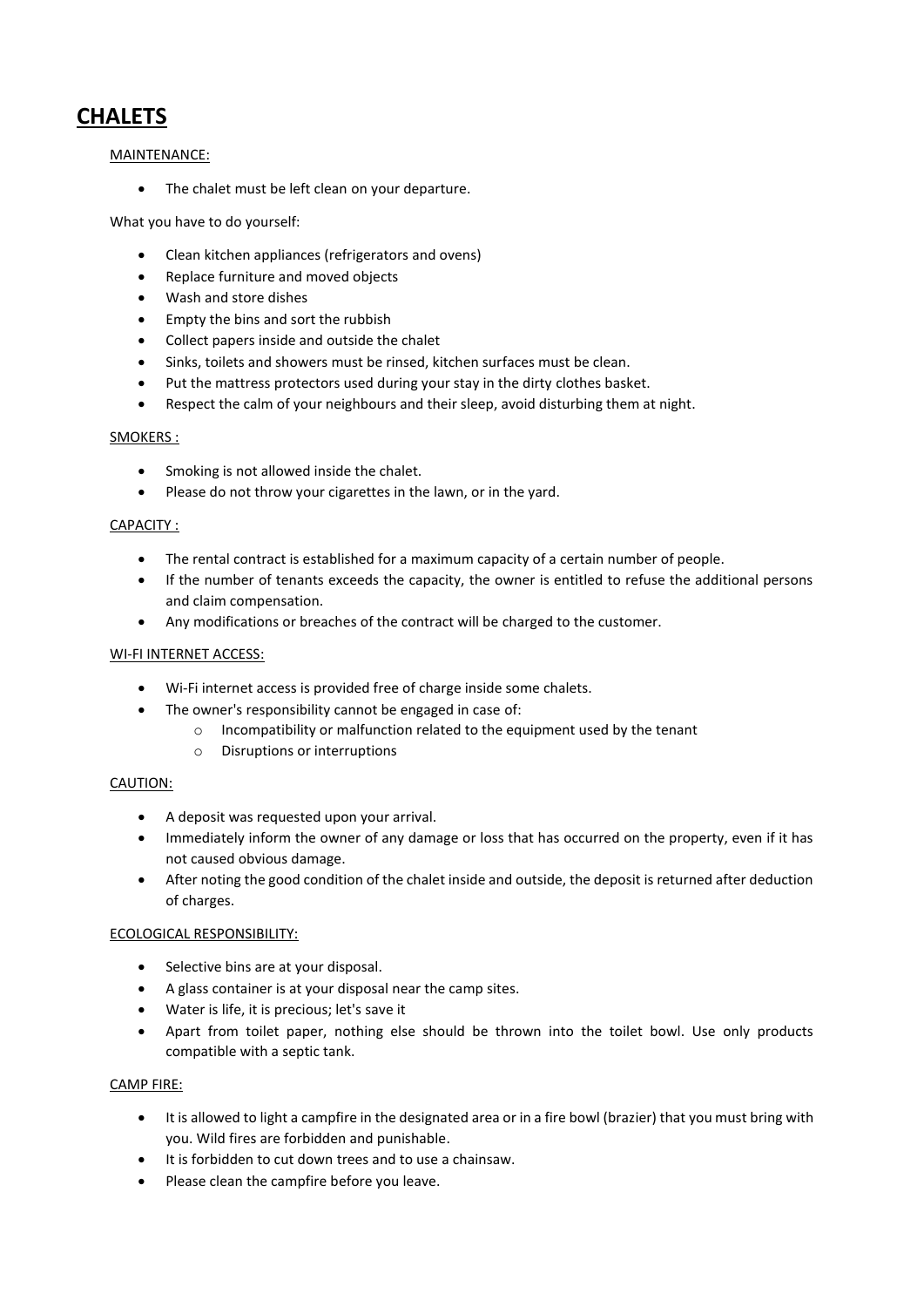- When you leave, after having
	- o Cleaned the interior and exterior,
	- o emptied the fridge and the bins,
	- o checked that all lights are off, that the heating is turned down to 10°
	- o Closed the windows and shutters
- please close the shutters and windows and put the keys back in the "key box" in the courtyard of the castle of Wiltz.

## TO BRING WITH YOU:

- - Sleeping bag and pillow
- - Toilet paper
- - Dish soap, sponges and kitchen towels
- - Cloth and soap for cleaning the floors
- - Tablecloths (if necessary)
- - Fire bowl (brazier)

KEY: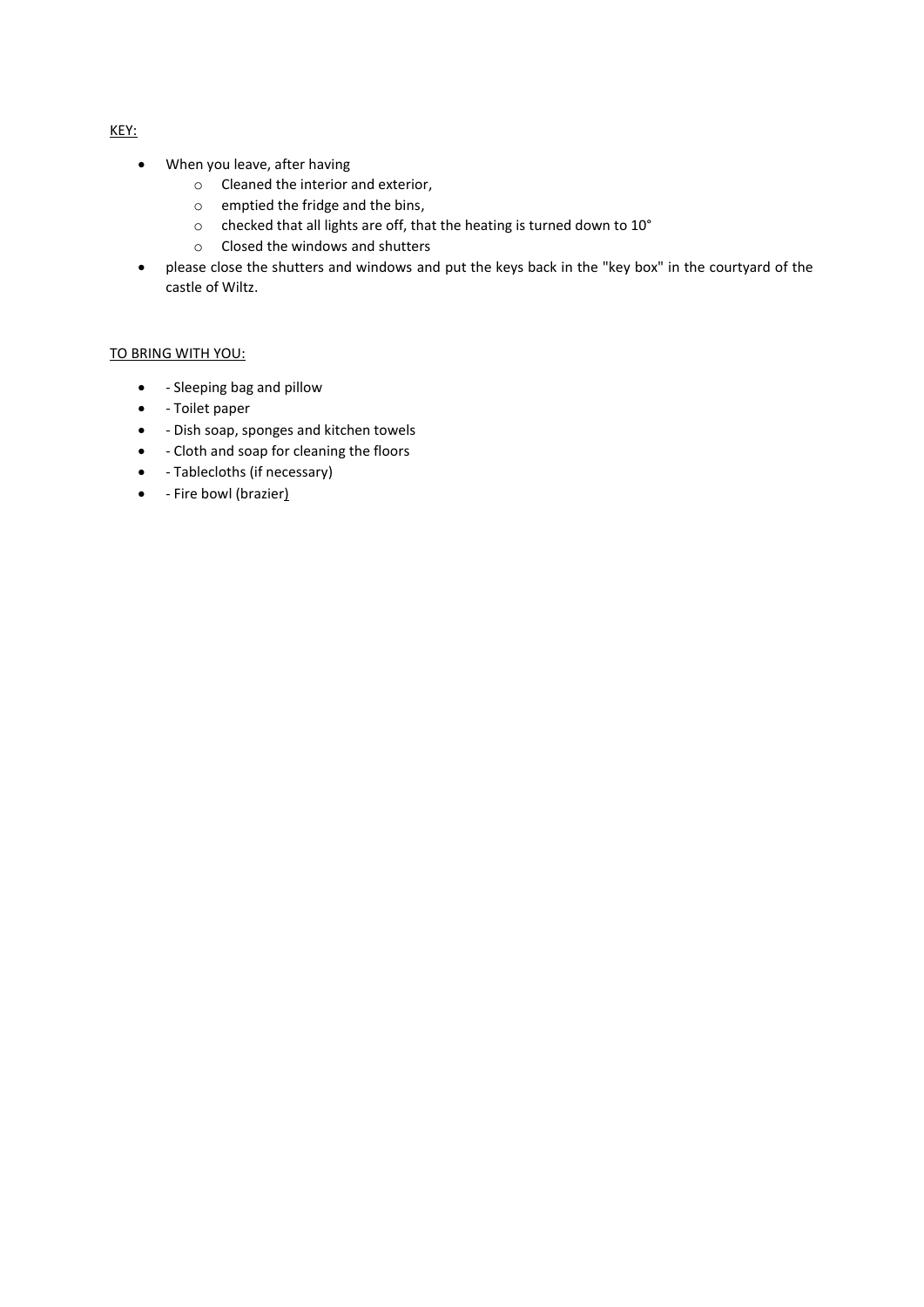# **CAMPSITES**

## **During the months of June, July and August**

**the campsites are exclusively reserved for scout groups affiliated and recognised by their federation**.

#### SMOKERS :

• Please do not throw your cigarettes in the lawn, and make sure they are properly extinguished.

#### CAPACITY :

- The rental contract is established for a certain number of people.
- If the number of tenants exceeds the reservation, the owner is entitled to refuse the additional persons and claim compensation. In case of irregularity, any additional person will be charged twice.
- Any modifications or breaches of the contract will be factured to client.

#### WI-FI INTERNET ACCESS:

- Wi-Fi internet access is provided free of charge near the toilets of Camp 19 FOX.
- The owner's responsibility cannot be engaged in case:
	- o Incompatibility or malfunction related to the equipment used by the tenant
	- o Disruptions or interruptions

#### ECOLOGICAL RESPONSIBILITY:

- Selective bins are available, please use them.
- A container for hollow glass is available near the campsites.
- Water is life, it is precious; let us save it.
- Apart from toilet paper, nothing else should be thrown into the toilet bowl. Use only products compatible with a septic tank.

#### REGULATIONS

- You are only allowed to camp on the parcel that has been designated for you by the campsite staff. Identify yourself by displaying your reservation on your plot. On this form you will find :
	- o the parcel number
	- o the name of the group
	- o name of the person in charge and his/her telephone number
	- o the number of campers
	- o the dates of the stay.
- Motorized vehicles are not permitted on campgrounds.
- An electrical adapter can be purchased at the Scout office in Wiltz
- Trailers can be pushed to your location and left there. There is enough parking space..
- Please maintain a peaceful environment for yourself and others. Make sure that musical instruments or radios are only audible by you.
- Please keep the night quiet between 23:00 and 07:00, respect your camp neighbours and their sleep. Complaints and excesses may lead to expulsion from the camp, without refund.
- An adult supervisor must be present for each group staying on the estate.
- You are required to have your own first aid kit with you. In addition, you must have sufficient fireextinguishing equipment.
- Toilets and showers must be used properly and kept in a clean condition. Waste bins should be emptied regularly. Hot water is expensive and is provided at certain times of the day.
- The sanitary facilities are cleaned by all campers on a rotational cycle. A schedule must be established for this task.
- It is forbidden to install a pool without agreement.
- Wash up near your tent or in the designated area of the sanitary block and use only biodegradable washing up liquid